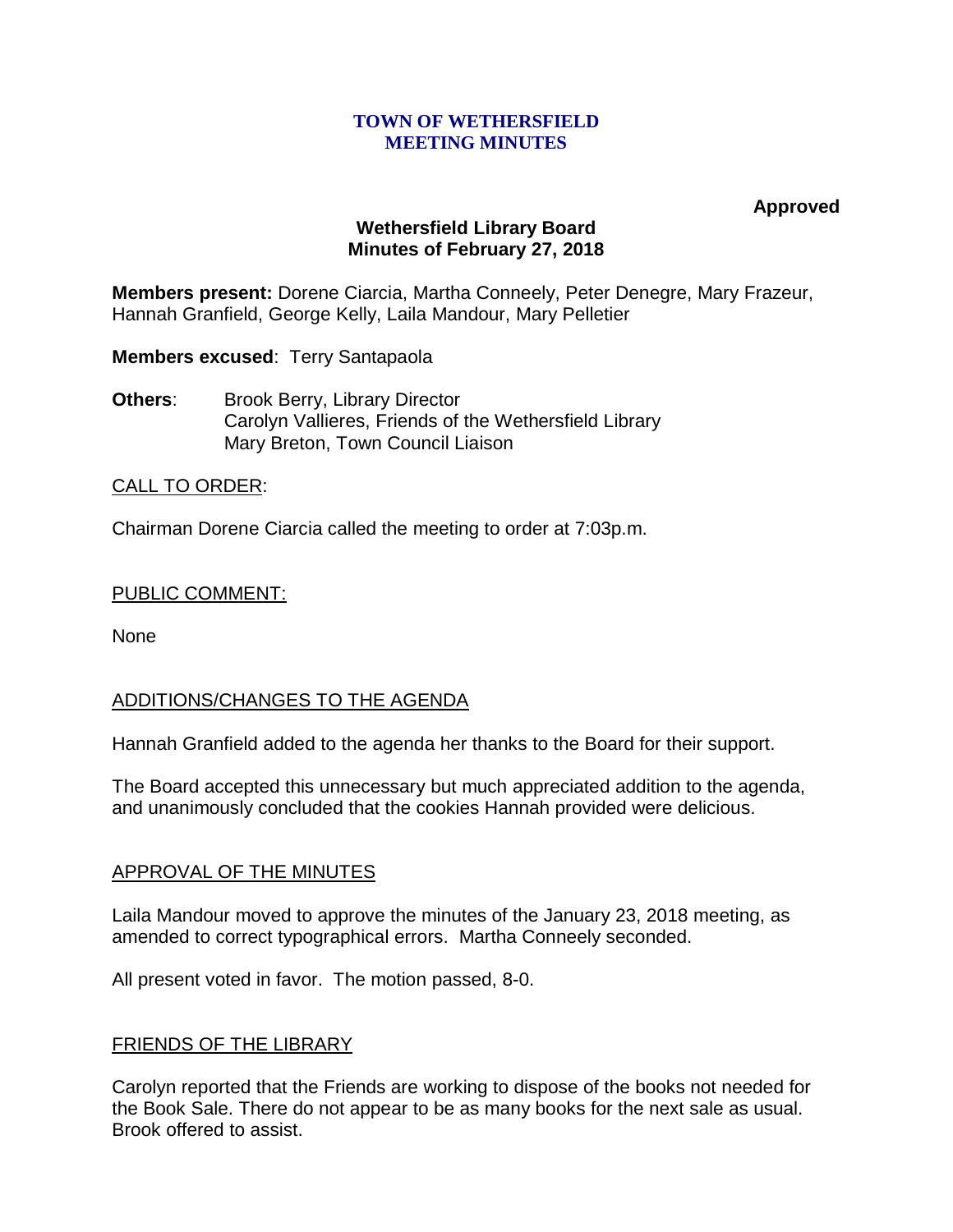Town Of Wethersfield Meeting Minutes Page 2

### TOWN COUNCIL LIAISON

Mary Breton reported on the recent Council issues coming before the Council, including the ban on fracking waste. The Council is gearing up for meetings on the budget.

### LIBRARY BOARD CHAIRMAN'S REPORT

Since Dorene had no other pressing matters to report she suggested that the time be reserved for the budget discussion later in the meeting.

### DIRECTOR'S REPORT

Brook discussed the development of the new website and displayed the current mobile version of the site, which is still in the testing stage. It is still hoped that the website will go live sometime in March.

Highlights of the January Monthly Report included the addition of two new iPad Air machines .

Due to a power outage in January the data for patrons' visits is incomplete.

### FINANCIAL COMMITTEE REPORT

#### Motion to Authorize Signers to Charles Schwab Accounts

Laila Mandour moved to add signers for checks drawn on the Charles Schwab Accounts, and Peter Denegre seconded.

After discussion, the motion was tabled pending consultation with Mike O'Neil and Andrew Salak of FIA.

#### Motion to Authorize Request to Friends for Funds for Summer Reading Program

Hannah Granfield moved to authorize the Director to ask the Friends of the Wethersfield Library for a contribution of up to \$11,000 for funding for the Summer Reading Program. Peter Denegre seconded.

Following discussion, all present voted in favor. The motion passed, 8-0.